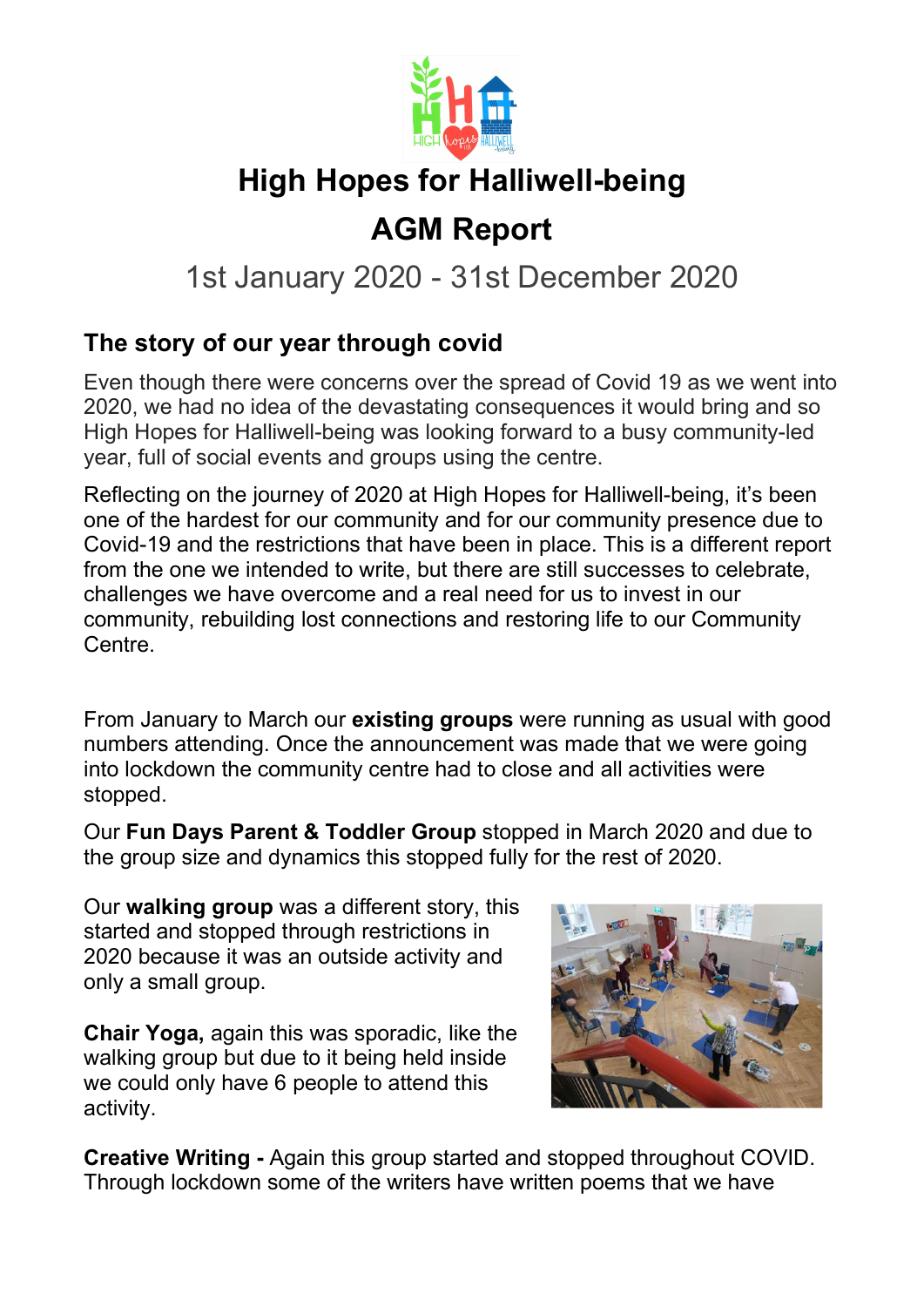

## AGM Report

1st January 2020 - 31st December 2020

shared on our Whatsapp group, social media and all are available on our website.

We were sorry that the **Men in Sheds** couldn't start as planned and are hoping that this will start in 2021.

Sounds Right Phonics Class – Began in January 2020, this was another group that started and stopped through the lockdowns and tiers.

Our internet café and coffee morning closed in March 2020.

When the community centre closed, Sharon (Community Development Worker) and Steph (Group Activities Development Worker) had to be fully furloughed. Becky, who is the Communications Worker, who works 4 hours a week wasn't furloughed as she could carry on in her role and help with other work that came up. In July, Sharon and Steph started back part furloughed / part working and this carried on throughout 2020.

### • New Groups

We weren't expecting to get any new groups through 2020, but were very pleased that the dance group All Starz approached us to use the centre on a Wednesday night. They have 3 sessions and have around 15 children per session. Again this was fragmented due to lockdowns and tiers.

With all activities paused due to Covid restrictions, we saw a massive need to connect with our community and we are so pleased with how our community has developed its online presence. We have around 40 members who have joined our **Whatsapp group.** Here we have 2 volunteers who share a weekly quiz, they also play scattergories. They chat daily about allsorts of things and share what they have been up to or if they have been anywhere. They have also been sharing makes and bakes (also available on our website gallery) . It's a lovely, lively group.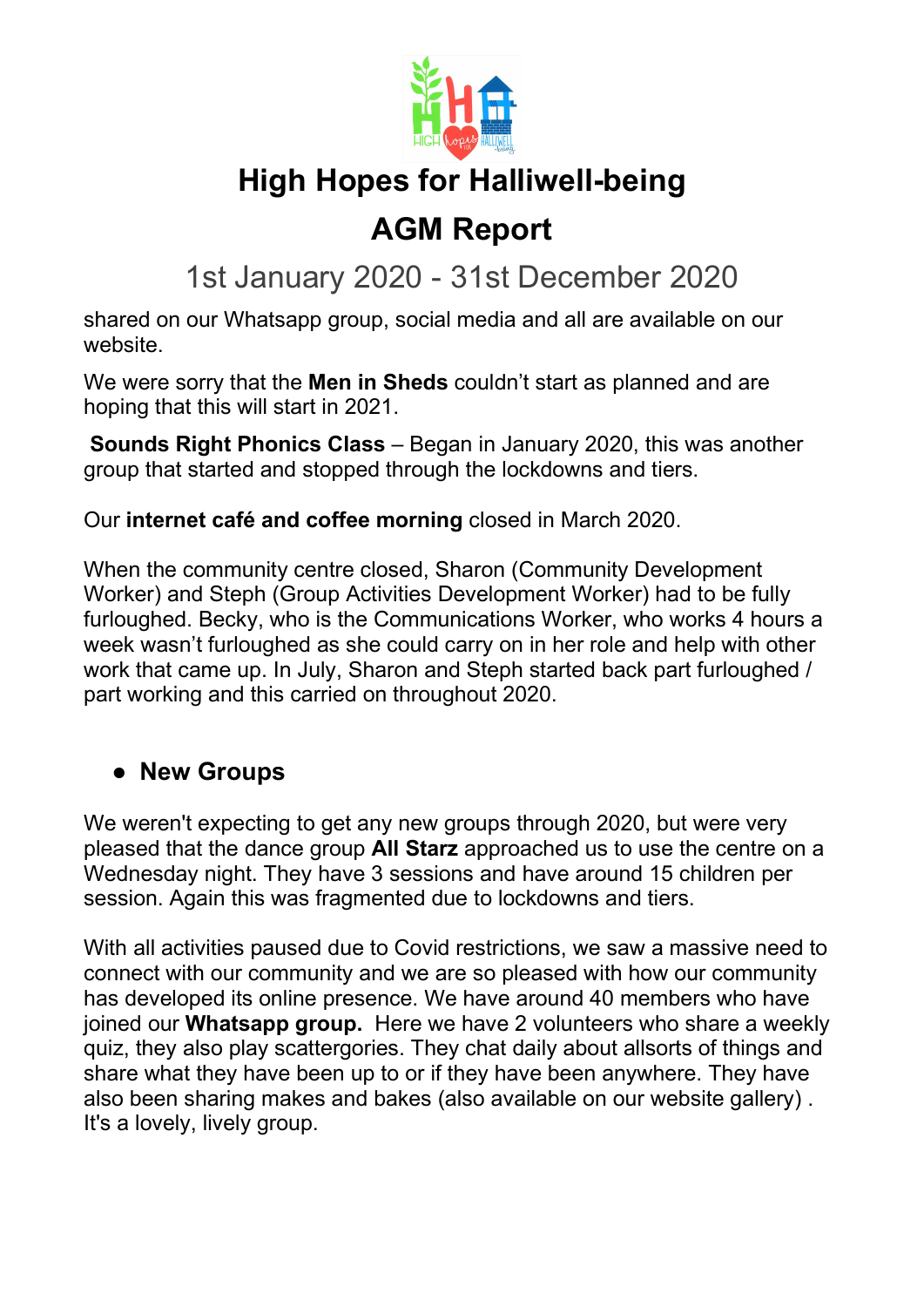

# AGM Report

## 1st January 2020 - 31st December 2020

We also started a fortnightly **zoom** bingo and a fortnightly zoom quiz, the quiz went to monthly due to restrictions being slightly lifted and numbers falling.

### ● Partnerships and Relationships

High hopes for Halliwell-being and Halliwell Befriending Service have worked together with support phone calls and shopping for the vulnerable. We also delivered Bolton Council's care packages and organised a Covid safe Christmas party for some of our vulnerable people, which included a zoom bingo so others could join in, due to numbers in the building being restricted.



HAFWAY and Halliwell Befriending service are organisations that have a permanent base at St Paul's Community Centre, they have offices and use the hall on a regular basis. We usually work closely together on large events, for example, The Christmas Fayre and are hoping in the future to carry this on.

We have a good relationship with Bolton CVS and access their training programme for staff and volunteers and will be working with them in the future to apply for funding and to update our business plan.

We wanted to get the information out to our service users, volunteers and staff about Covid and during a zoom meeting through Bolton CVS and Public Health Bolton our Community Development Worker made arrangements with Public Health Bolton to deliver Covid information sessions, these took place via zoom and we had a huge uptake where they gave advice about Covid, test and trace and symptoms. At the end of each session we had questions that people could ask, and with the feedback they felt more informed and confident about how to approach their own individual situation.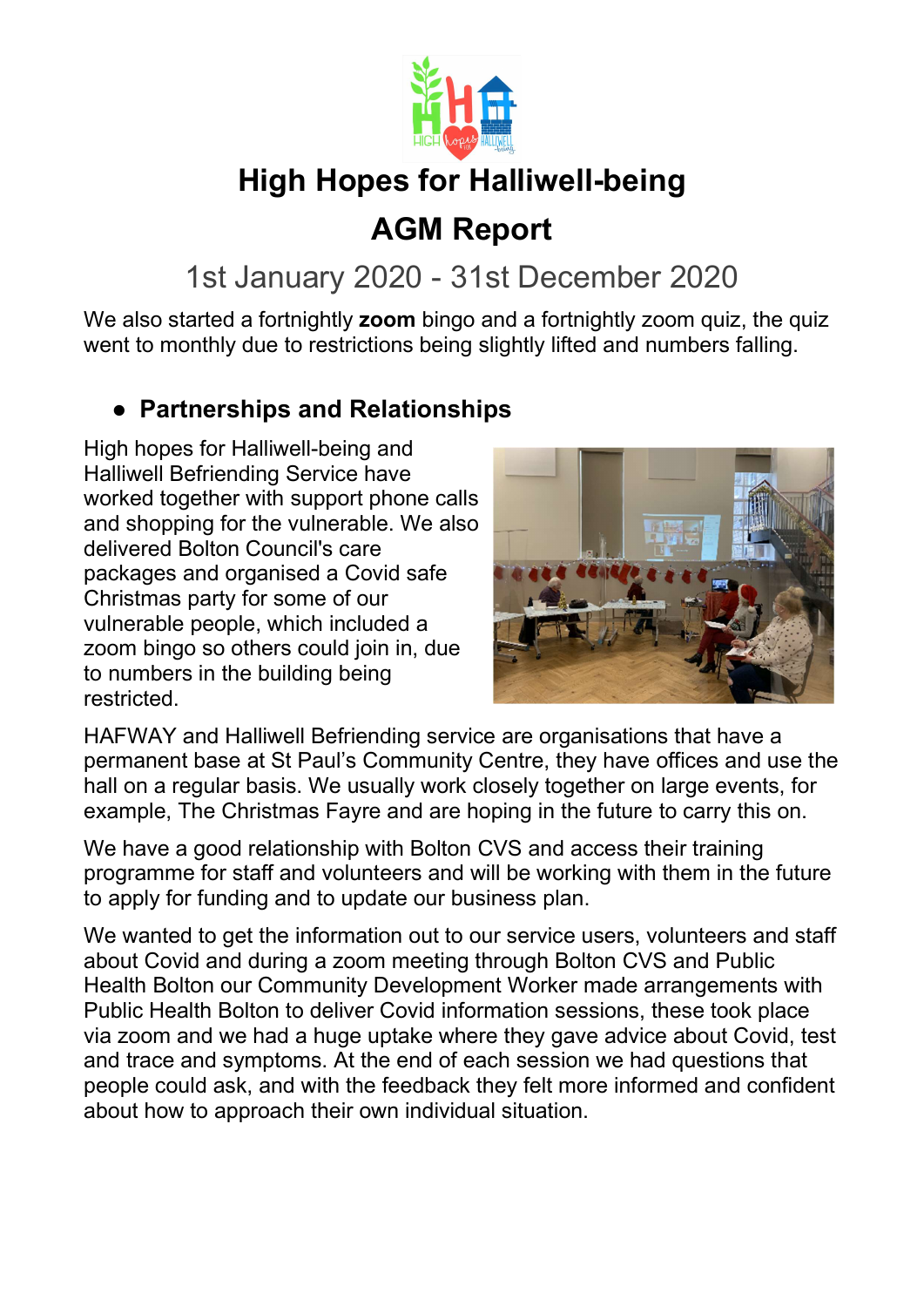

# AGM Report

1st January 2020 - 31st December 2020

### ● Events, Trips & Fundraising

Due to COVID, we have only been able to organise a small Christmas party, as mentioned above. All our usual events had to be cancelled and these were fantastic opportunities for fundraising. We usually have a Summer and Christmas Fayre, quiz nights and other events, for example, meals and trips out. We are hoping to organise these again in the





future.

We had arranged a disco night for the beginning of April 2020 at a local club, this was going to be a fundraiser for the community centre and part of what was raised was going to go to the Bolton Breast Unit. This was another blow for our fundraising plans as we couldn't go ahead with it and had already started selling tickets. We even reorganised it for



September but in the end it was obvious it wasn't meant to be, so we came up with a plan to give lovely Christmas chocolate/food hampers to the people who had bought tickets and to hopefully sell a few more hampers.

This was well received and all the people were happy. This meant we were able to donate £700 to the Bolton Breast Unit, which we always wanted to achieve. They were over the moon with our donation. We had fantastic donations from Asda, Morrisons, Sainsburys, Aldi and the Coop which really helped with how much we raised.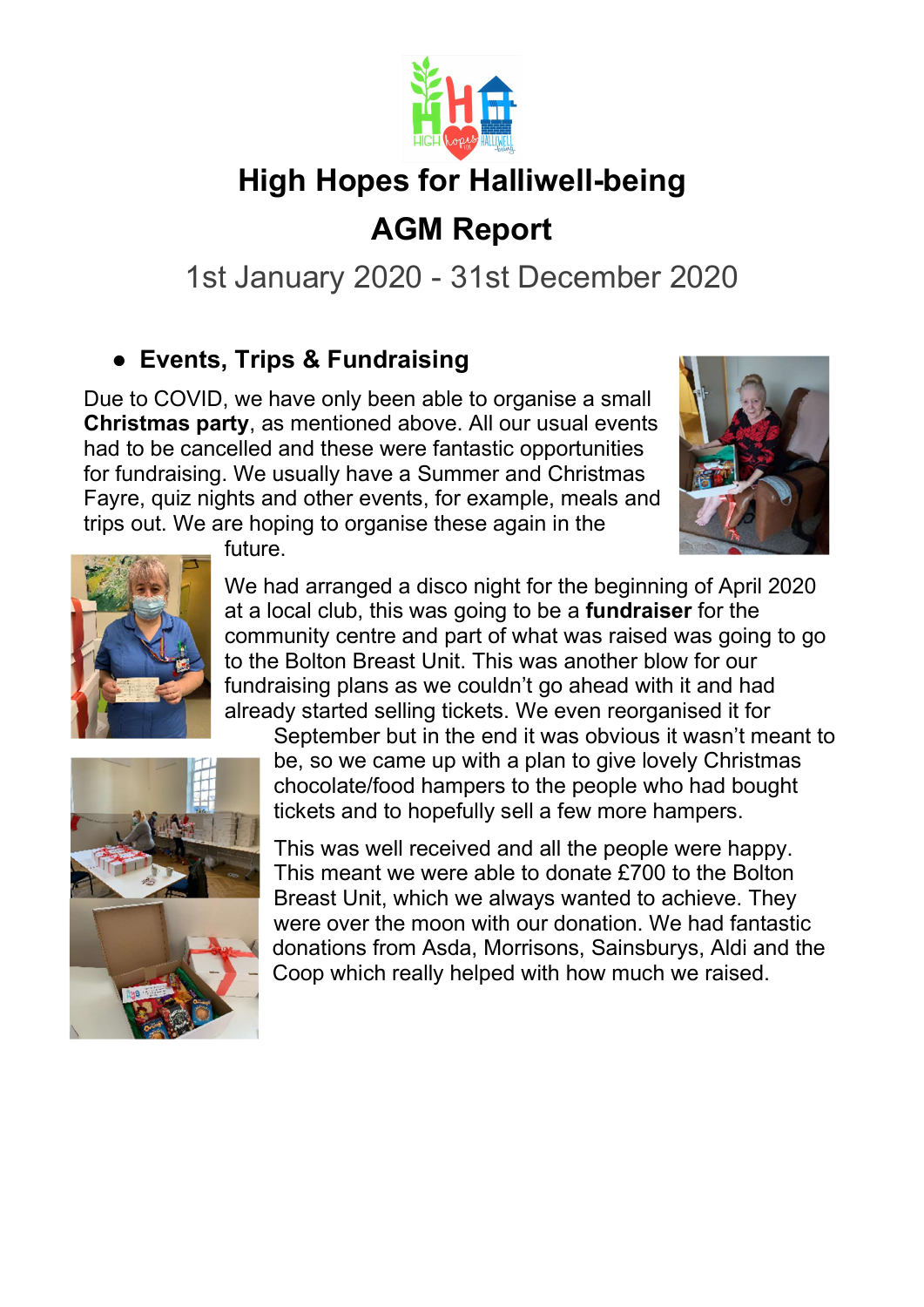

# AGM Report

1st January 2020 - 31st December 2020

### ● Building developments

We were successful with a Covid Lottery Fund from the Government and were able to get funding towards our core costs and maintenance of the building.

"Sowing the Seed" fund from St Lukes Church donated £500; this was to regrout the walls in the yard. One of our fantastic volunteers has done an amazing job.



#### Involving people from our community

Some of our projects are led by our local volunteers, such as the walking

group, as well as Fun Days Toddler Group and the Men in Sheds.

Our Whatsapp quizzes are run by 2 of our wonderful volunteers, who share the weekly quiz.

Other groups such as the Creative writing and Chair yoga, have come from suggestions from our community, who expressed an interest in attending these activities.

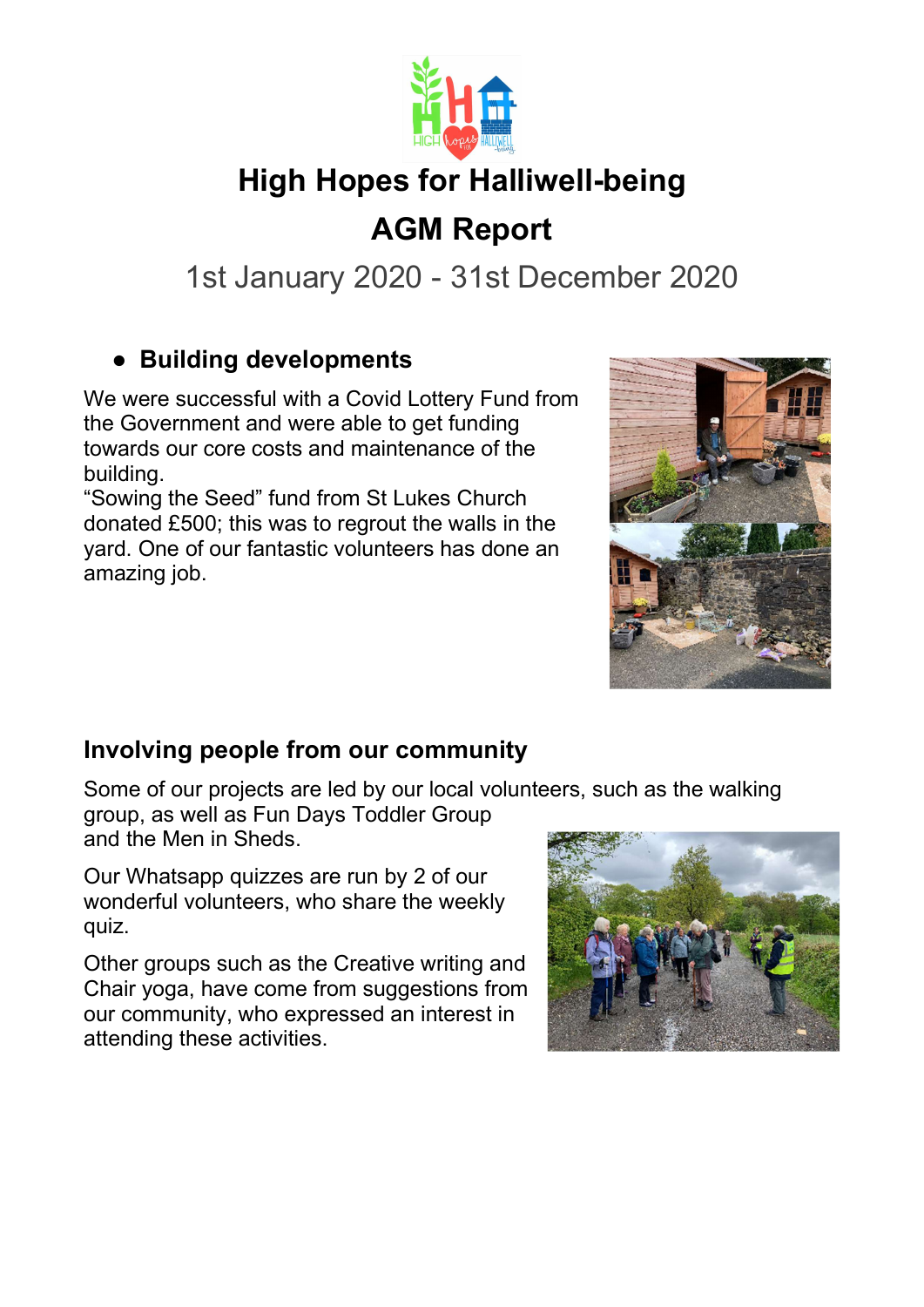

# AGM Report

1st January 2020 - 31st December 2020

#### The difference we are making

With feedback from our community members shows we are making a difference. We are keeping them connected and less socially isolated, helping with their mental health and wellbeing. Here are some responses from the whatsapp group:

"The happy chorus of good morning and all the pictures brightens the day. The brain teasers keep my mind active. Contact with the centre keeps my communication skills in practice and on the whole my quality of life is better."

"I really enjoy the group, it has kept me amused with all the comments flying around. I enjoy the quizzes and scattagories, which I also play with friends. It's a good idea keeping everyone involved and entertained."

#### "This group has been a lifeline, keeping us all in touch, letting us know what's going on. Knowing there is a place to turn to and know you will get help without going outside. I hope this group keeps going."

"Under the Covid regime, quizzes, Scattegories, raffles and bingo continue on Zoom and WhatsApp, which are competitive, but still friendly. Without making a fuss, it is obvious that the "staff'' continue to maintain contact with both Halliwell residents and the wider Bolton Community. One of the early events was a very useful meeting online with a member of Bolton Public Health, who talked to us and answered questions about Covid and what the Council and NHS were doing to support us. I joke to my friends that I receive good Morning greetings from people I wouldn't recognise if I met them. I do feel that I know them as friends, and it is a comfort to feel that, living alone and if I didn't respond someone would notice and make sure that nothing was wrong. We have beautiful photographs, amusing videos, jokes, a focus with efforts like the Sir Tom Moore 100 Challenge and above all friendship and a very strong sense of community, which I think will survive the traumas and lockdowns of the last year. My thanks to everyone involved, for so unobtrusively making it happen."